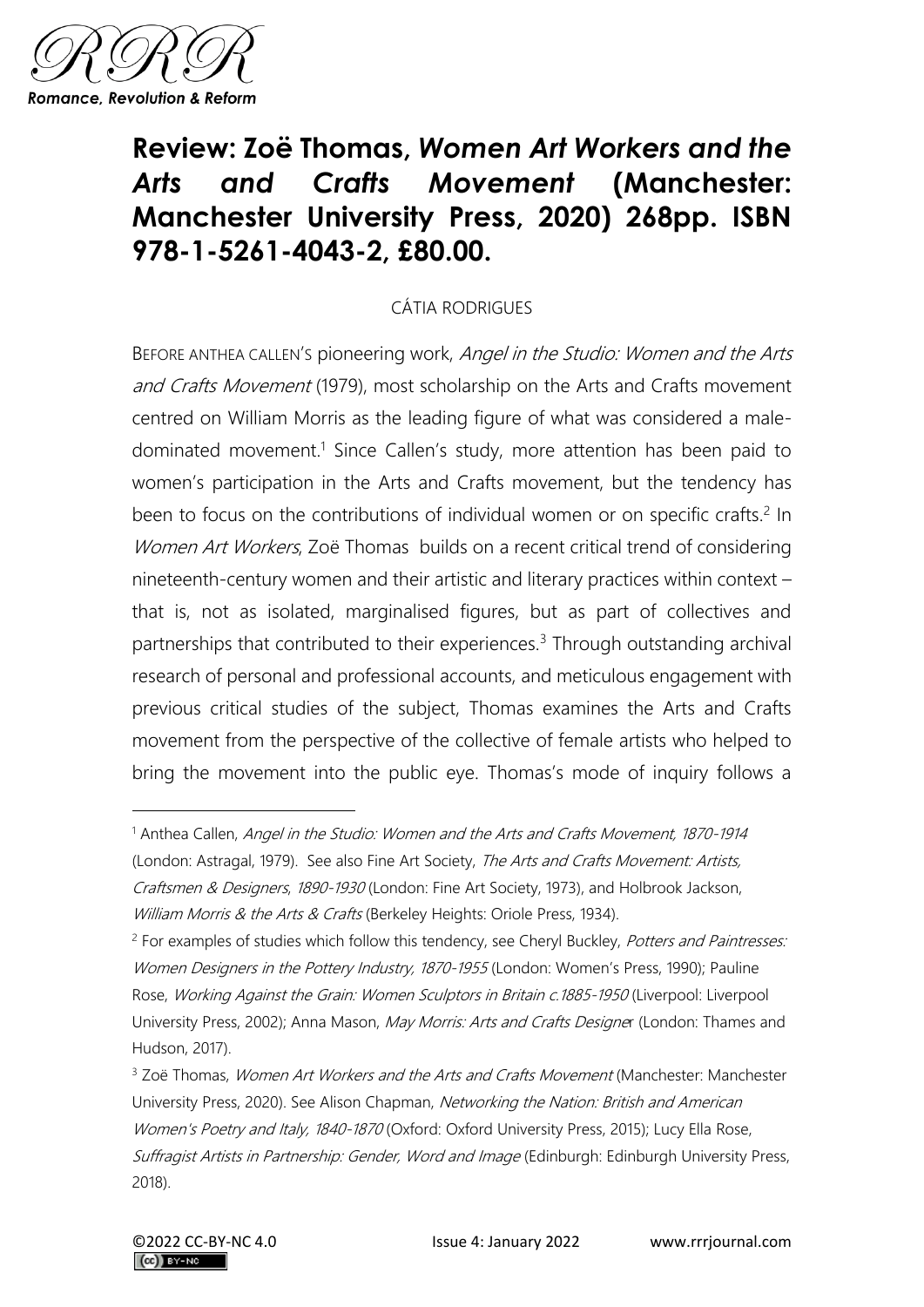

unique path by centring its discussion on the buildings and spaces where these gendered networks formed, thus exploring new views of the women as artistic professionals, of their crafts as entrepreneurial products, and of their practices as evidence of their individual and collective ambitions.

Through *Women Art Workers'* distinctive structure, Thomas invites the reader to navigate through the buildings, spaces, and events that shaped the lives and careers of most of the women involved in the Arts and Crafts movement between 1880 and 1920. The journey begins in chapter one with the places where women convened as a professional, artistic network: 'Clubhouses and Guild Halls'. Adopting a chronological approach from the first, male-exclusive societies, such as the Art Workers' Guild created in 1884, to mixed-gender and female-led clubs, Thomas offers a detailed account of the challenges and successes of women attempting to enter and become equal partners within these halls. These challenges and successes, she points out, lead to the formation of the 'revolutionary' Women's Guild of Arts in 1907.<sup>4</sup> Thomas deconstructs the perception that, due to the women's lack of interest, Arts and Crafts was a 'male' movement, by demonstrating that women were equally invested in becoming part of the public domain through their artistic work.<sup>5</sup>

In the second chapter, the focus moves to exhibition spaces outside of the clubhouses as Thomas explores how these spaces relate to the women's professional, political, social, and artistic agendas. <sup>6</sup> This chapter re-emphasises the women's desire to become and be seen as part of the public domain, by focusing on how they used their work to engage with the community, leading to the Englishwoman Exhibition of Arts and Handicrafts in 1911. The discussion, however, is not limited to women's participation in exhibitions. Thomas also addresses their involvement in organising committees and their inclusion in the press response to such exhibitions, offering a thorough account of how the women's works were used to formalise their professional goals.

The following chapters take us back into the buildings where the women's works were produced. In chapter three, Thomas demonstrates the relevance of

<sup>4</sup> Thomas, p. 33.

<sup>5</sup> Ibid., pp. 33-4.

<sup>6</sup> Ibid., p. 66.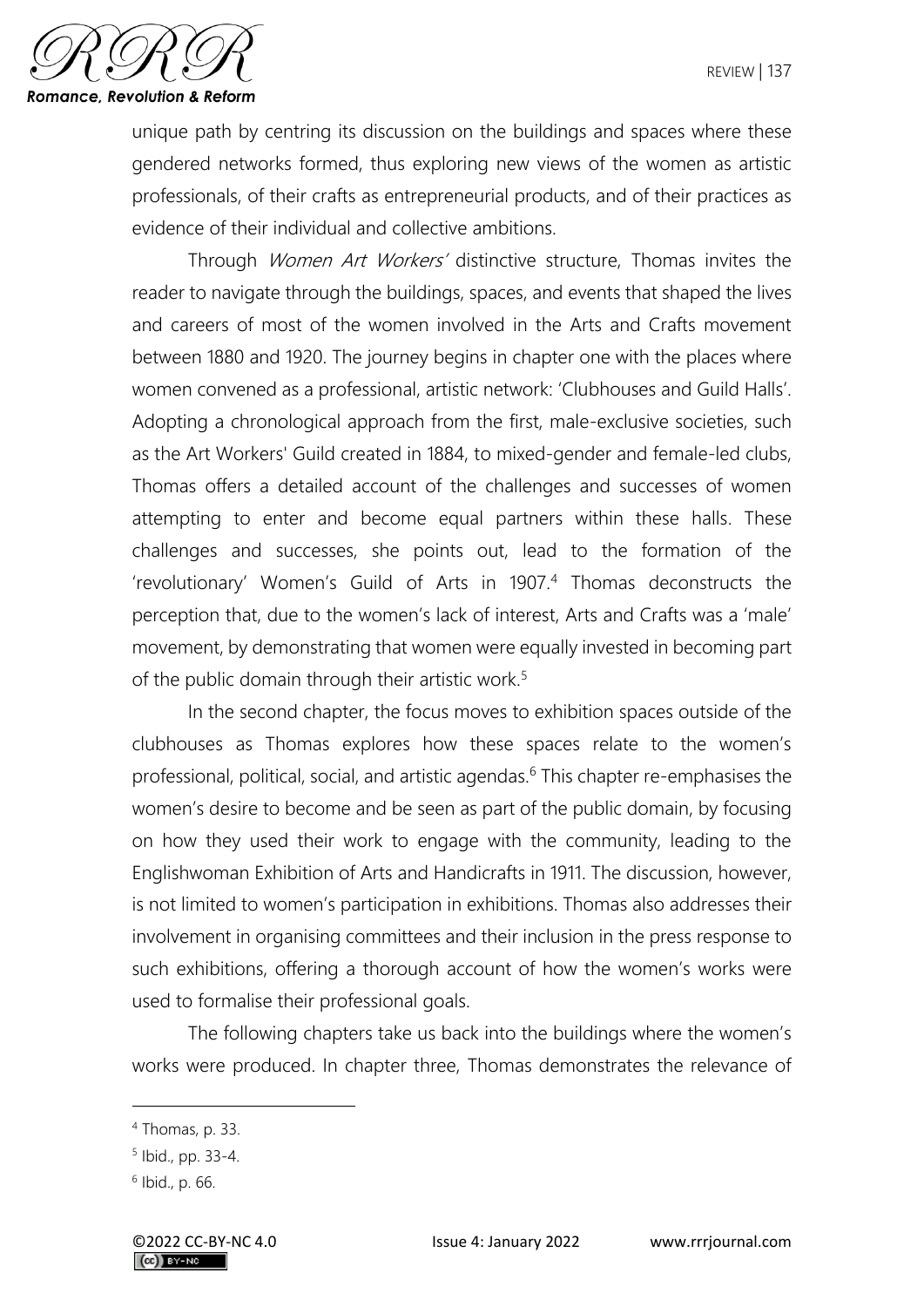

homes and studios for women's artistic careers by considering domesticity and marriage as a plausible artistic route. By reinforcing the role of the home in terms of women's access to art, Thomas argues that homes provided a unique space for creativity and professional development.<sup>7</sup> While acknowledging the disparate household experiences of married and unmarried, middle and upper-class women, she demonstrates that domestic partnerships contributed to the idea of the home as a workspace. $8$ 

Chapter four continues the focus on workspaces, turning our attention to businesses and workshops. Thomas explains how women adopted the practice of the stereotypically masculine 'medieval workshop', thereby revealing their ability to surpass gendered spatial norms.<sup>9</sup> Another distinctive element in this chapter is the incorporation of the entrepreneurial dimension of Arts and Crafts from the women's perspective – not as consumers, but as designers, makers, and sellers.<sup>10</sup> Whilst this challenges the idea of entrepreneurship as a separate category from artistic professionalism, it also demonstrates how a deeper understanding of artistic entrepreneurship can broaden our perspectives of the women workers' path to professionalisation.<sup>11</sup>

In chapter five we follow the women as they continue to navigate the public sphere through the movement's involvement with the events of the early twentieth century, such as World War One, and the campaign for women's suffrage. Thomas demonstrates that the women's participation in the public sphere was by no means limited to the occupation of public buildings. Instead, she highlights the strong connection between social and political affairs and Arts and Crafts in this period, thereby reaffirming the position of the women art workers as active contributors to both the public expansion of the movement and to public needs. For instance, following the increasing demand of metal production during the WWI period, E. C. Woodward's metalwork business became the first oxyacetylene workshop for women in 1915, where Woodward trained over a hundred women

<sup>7</sup> Ibid., p. 109.

<sup>8</sup> Ibid., p. 129.

<sup>&</sup>lt;sup>9</sup> Ibid., pp. 156-7.

<sup>10</sup> Ibid., p. 151.

<sup>11</sup> Ibid., p. 176.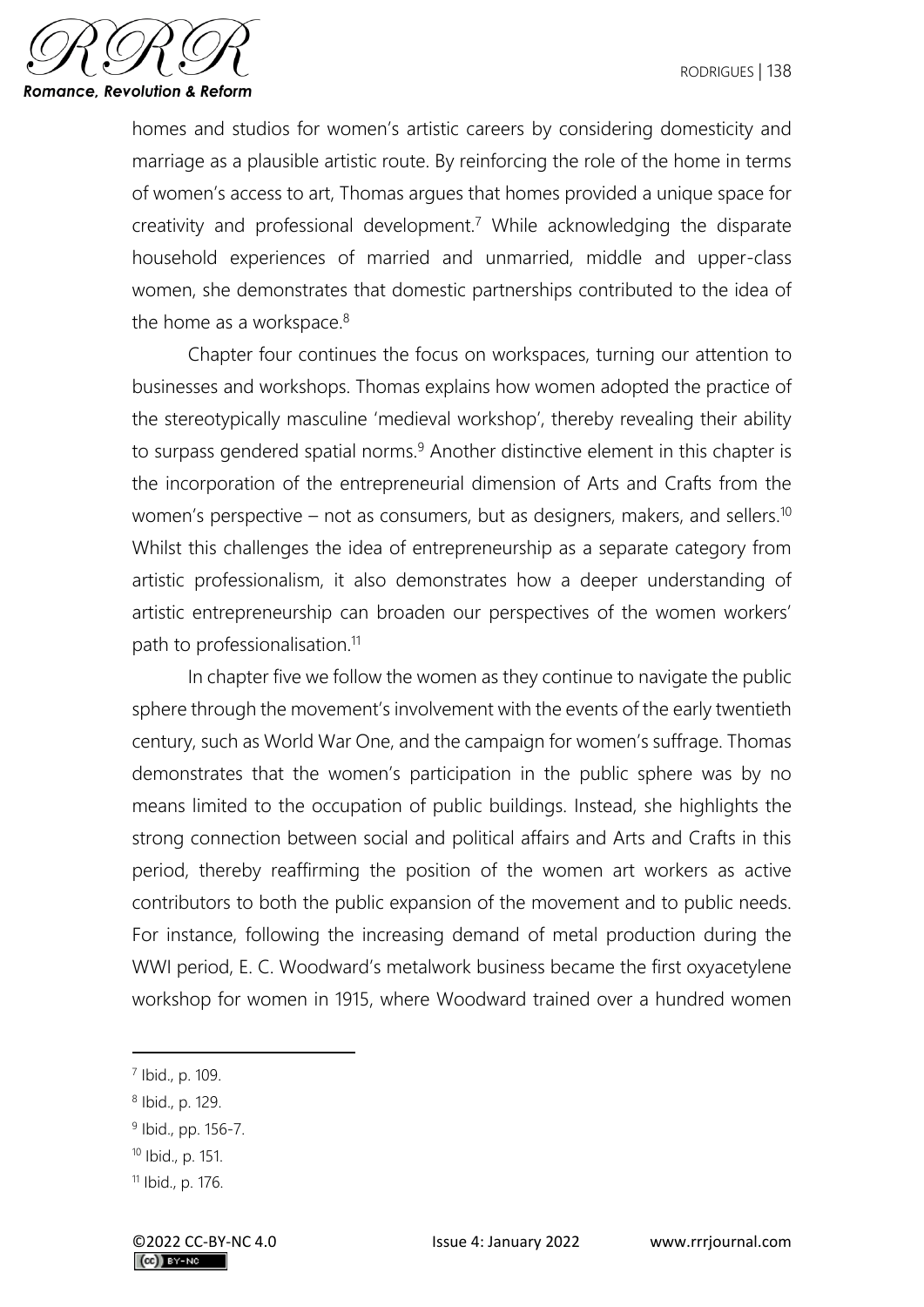

welders in one year.<sup>12</sup> The adaptation of an Arts and Crafts studio to meet the industrial demands of the war period contributed to the perception of the crafting process as a professional, public service, and of women as crucial actors within the industry.

One limitation of this otherwise comprehensive study is the minimal assessment of how the women's final products, and the materials used to produce them, contributed to the expansion of the collective and its recognition as a professional group. This omission of artistic analysis is, nonetheless, what distinguishes Women Art Workers from other studies within the field.<sup>13</sup> In order to more comprehensively address the public and professional aims of the women's involvement, Thomas justly focuses on the spaces the women occupied rather than the art itself. This is not to say that the women's crafts are completely neglected, as evidenced by the various illustrations incorporated into the discussion. Highlights include the handmade map reflecting the Rope family's artistic and geographic network though the studios they owned across London, and the suffrage protest banners which are illustrative of the connection between the women's works and political matters.<sup>14</sup>

Women Art Workers demonstrates how feminist revisionism can recover neglected figures whilst considering the broader context of their experiences. While acknowledging the importance of singular, prominent art workers, Thomas demonstrates that the achievements of the Arts and Crafts movement were also due to a collective of lesser-known figures. Additionally, her concern with broadening our sense of artistic professionalism leads to an expansion of the crafts explored from those more popularly associated with the movement, such as textiles and illustration, to lesser-studied practices, such as woodworking and goldsmithing. The consideration of diverse figures and practices extends to include references to women workers outside England who were involved with the Arts and Crafts movement. While further work is required in reviewing potential

 $12$  Ibid., p. 201.

 $13$  For more analysis of the artworks produced, see *Women Artists and the Decorative Arts, 1880-*1935: The Gender of Ornament, ed. by Bridget Elliott and Janice Helland (Farnham: Ashgate, 2002); Imogen Hart, Arts and Crafts Objects (Manchester: Manchester University Press, 2010). <sup>14</sup> Thomas, p. 137; pp. 185-8.